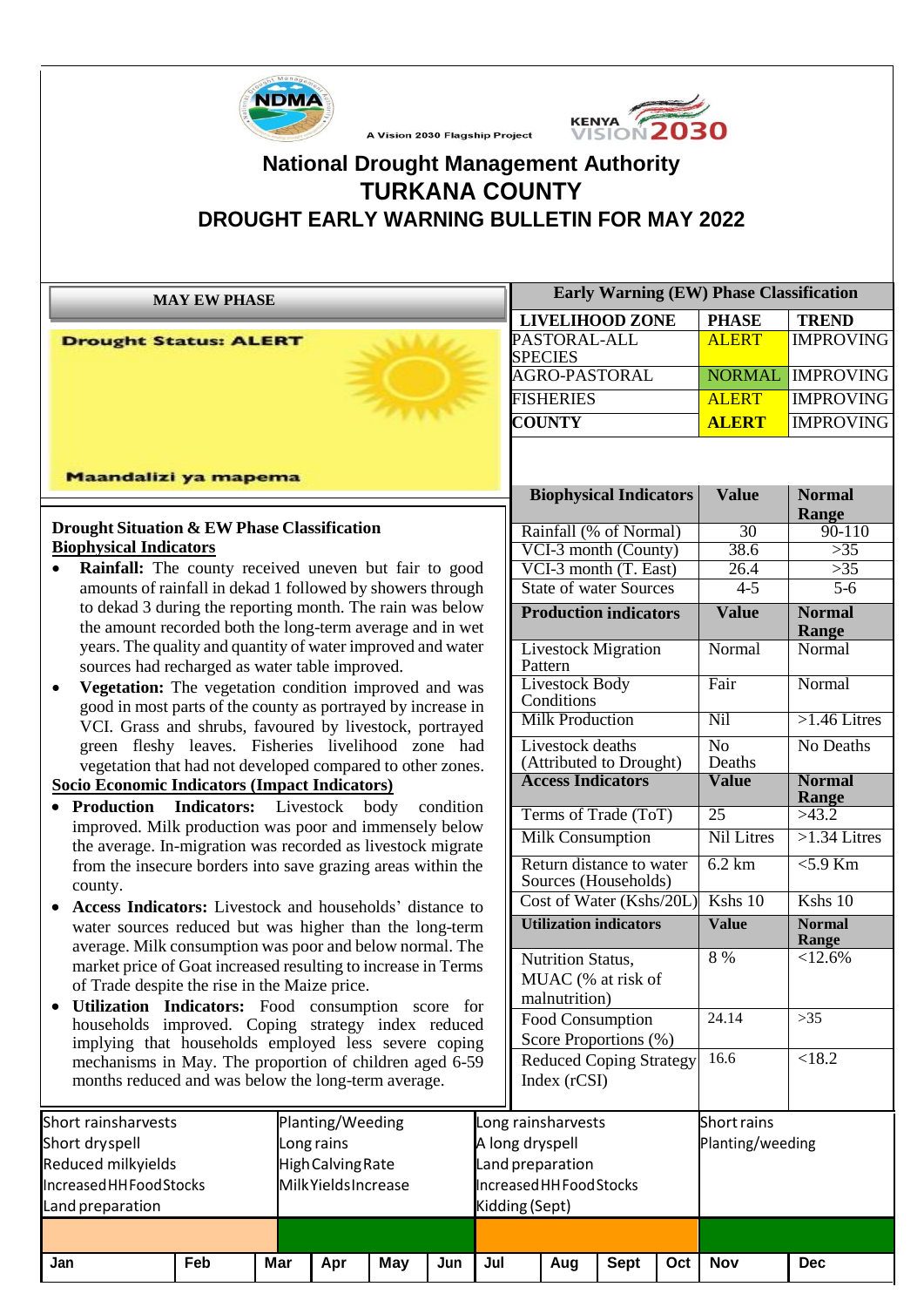### **1.0 CLIMATIC CONDITIONS**

### **1.1 RAINFALL PERFORMANCE**

- The county received considerably fair amount of rainfall that was enhanced in the first dekad of the reporting month with showers continuing in space and time through to the third dekad. The rainfall comprised of erratic showers that caused flash floods in plains and lower region areas.
- The precipitation was continuous from the first dekad of the month but it became irregular and unreliable followed by an instant cessation in the third dekad. The



**Figure 1: Dekadal Rainfall (mm) and NDVI Values Compared to the Long-Term Average**

#### **Source: Vulnerability Assessment and Mapping Unit-World Food Programme, CHIRPS/MODIS**

temperature was ranging from 21° to 32° during the first dekad and later increased progressively to 35° at higher limit with dry and cold winds experienced in the third dekad.

- The vegetation condition improved compared to the previous month as displayed on figure 1 above where the Normalized Difference Vegetation Index (NDVI) shifted upwards from dekad 1 to 3. The NDVI recorded in May was above the average for such time of the month.
- However, the combined dekadal sum of rainfall received in the reporting month, was below the average recorded in similar period.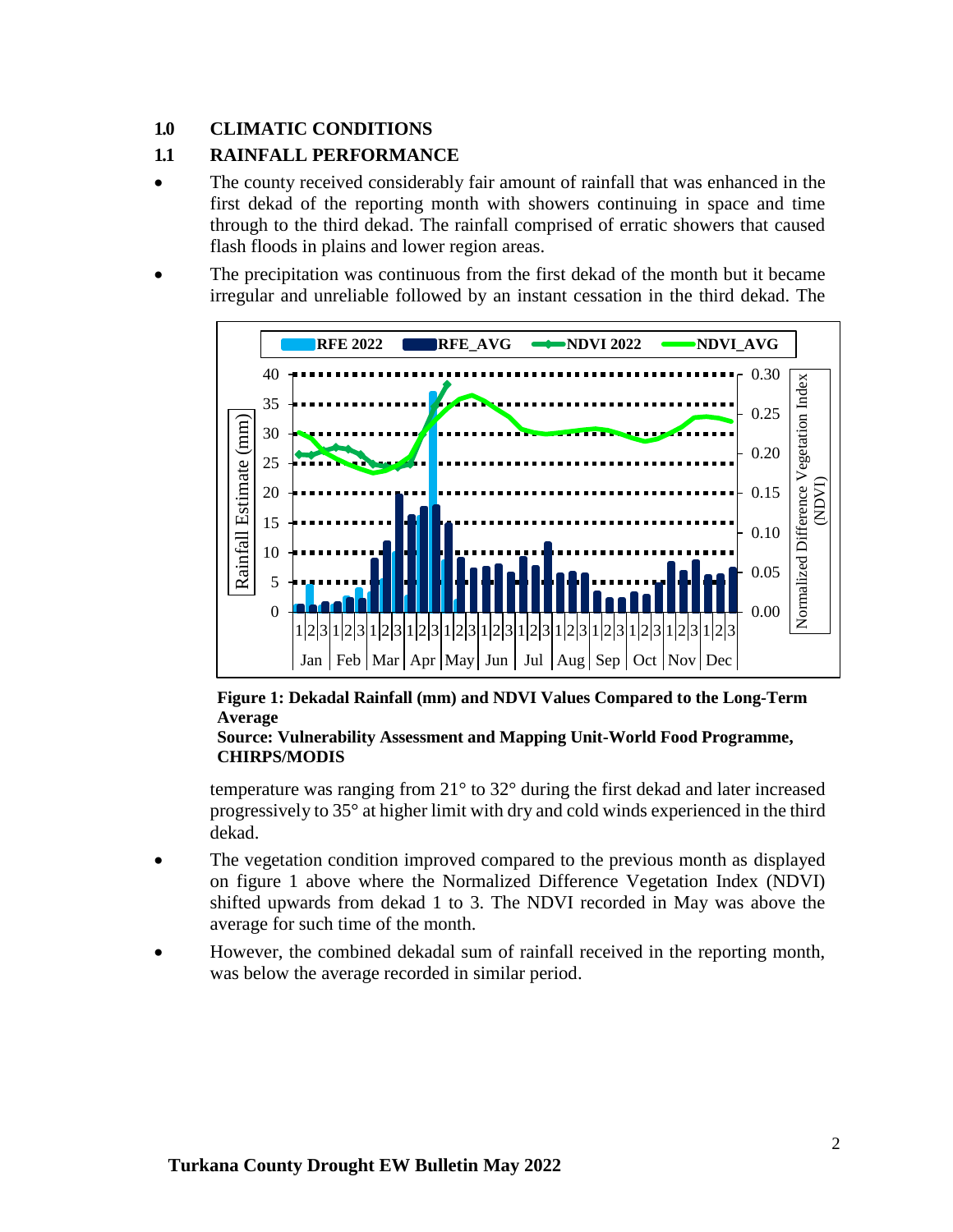



**Figure 2: Cumulative Rainfall performance in Turkana County – May 2022**

- The county received an average amount of rainfall of 10.3mm; depicting a 70 percent decrease from the amount recorded during the previous month. This is attributed to the rainfall deficits resulting from delayed onset of rainfall and uneven distribution of the rains across the County in the month under review.
- As illustrated on figure 2 above, the cumulative rainfall recorded in wet years at such time of the year is 86 percent higher than the amount recorded in the month under review. similarly, the cumulative rainfall recorded during the dry years was above the rainfall recoded in May by 21 percent.
- In comparison to the 10-year long term average rainfall recorded at such time of the year, the current amount of rainfall is lower by 70 percent. This has categorically identified the current month as worse/poor with which the least amount of rainfall was recorded in 10 years on similar period.
- **2.0 IMPACTS ON VEGETATION AND WATER**
- **2.1 VEGETATION CONDITION**
- **2.1.1 Vegetation Condition Index (VCI)**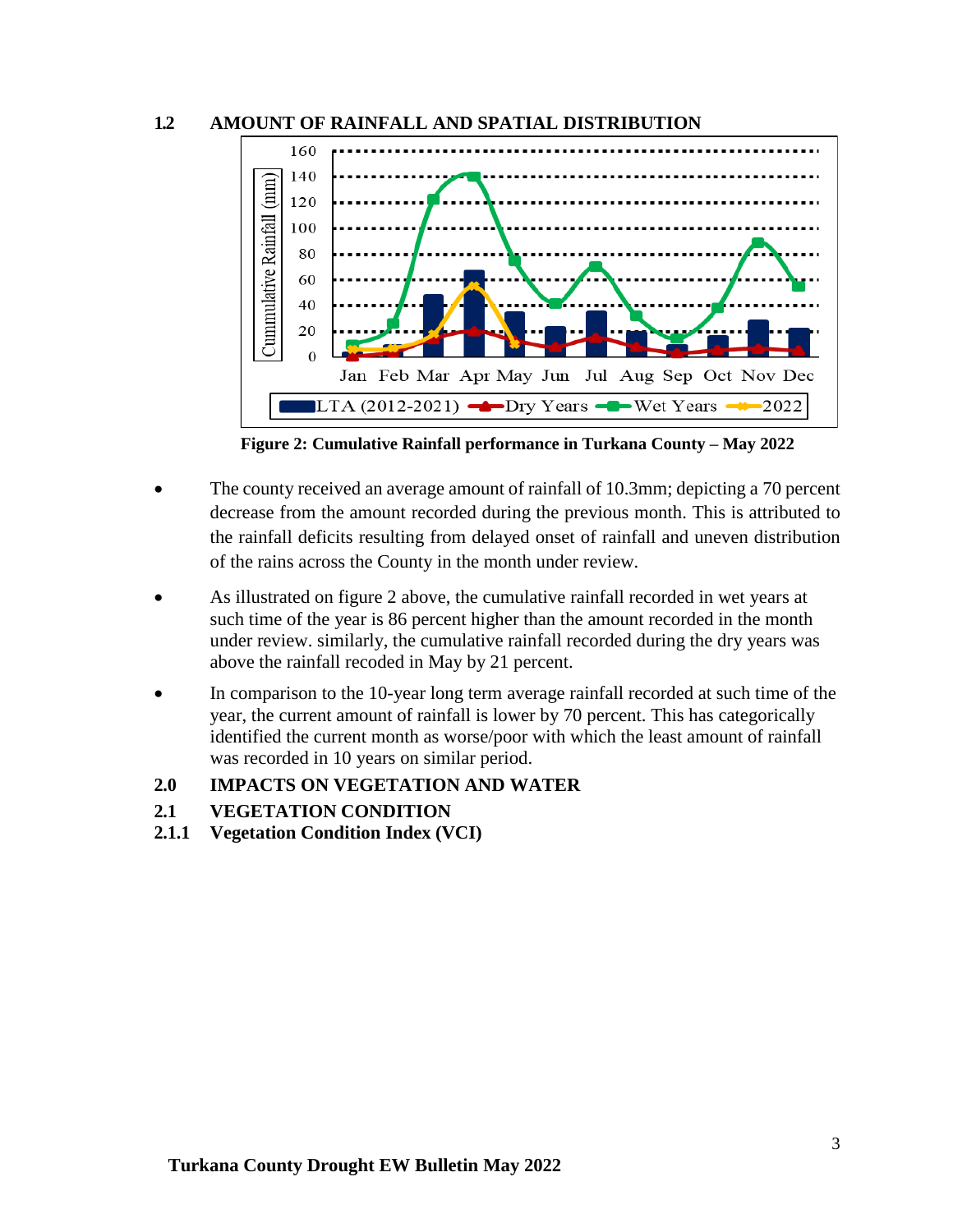• As illustrated on figure 3 below, the 3-Month Vegetation Condition Index (VCI), which measures the vegetation greenness and derived by comparing the current Normalized

**Difference** Vegetation Index (NDVI) to the range of values observed in the same period in previous years, was 38.64 for the county. This depicts a 5 percent decrease from the VCI recorded in the previous month. This is attributed to the performance of the long-rains season that was with late onset in



below the average **Figure 3: Trends in Vegetation Condition in Turkana County**

the last month of the season which resulted in the slight rejuvenation of the vegetation cover across the county.

• Nevertheless, Prosophis Juliflora menace which has been a dominant non-palatable crop



species gives a false greenness perception of the county hence resulting to a nonrepresentative VCI record.

• Turkana East sub county recorded the lowest VCI of 26.37 As displayed on figure 4 below while Turkana Central recorded the highest of 49.7.



In comparison to the VCI recorded in wet years at similar time of the year, the current VCI was below indicating a poor to fair condition of the vegetation in the county.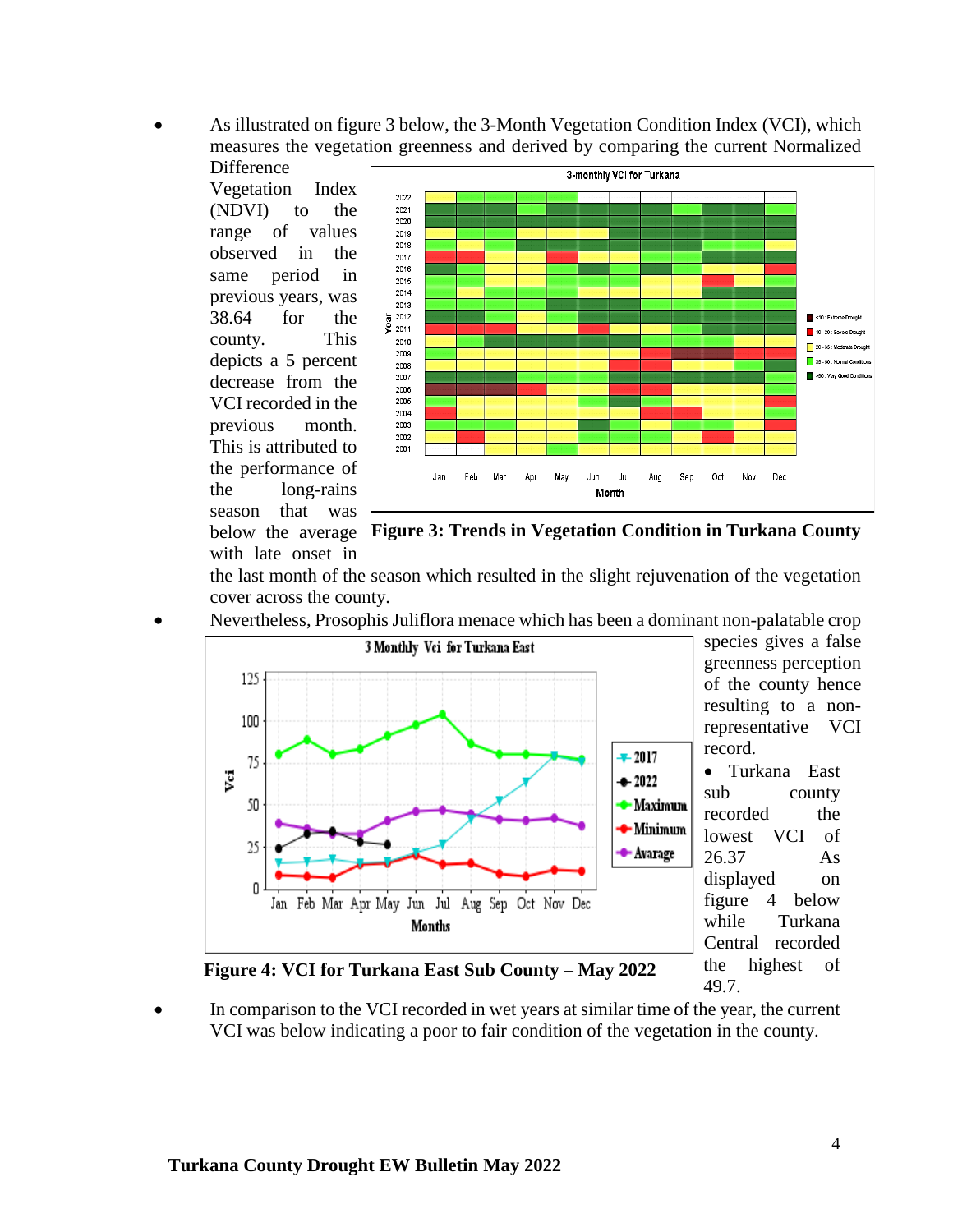## **2.1.2 Pasture**

The condition of pasture had improved from poor that was recorded in the previous



month to fair. The observed improvement in pasture is attributed to the rainfall that was received in April that led to sprouting and enhancement of fresh grass in May.

There was a significant percentage improvement in pasture to 22 percent; indicating that pasture had received a considerable rejuvenation from the

**Figure 5: Pasture condition – May 2022**

rainfall that the county received in April. Insecurity incidents that have been reported in Turkana East and South sub counties are most largely the absolute hindrance towards livestock accessing pasture in those parts of the county.

- Pasture was well developed in the Agro Pastoral livelihood zone as well as in the pastoral zone. It is noteworthy that the pasture condition in fisheries was somewhat poor especially in areas like Lomekwei, Kataboi, Kalokol, Nachukui and Lokitoengaber.
- The current browse is expected to last for less than two months now that the long rains season has performed below the expected.

#### **2.1.3 Browse**

• During the month under review, the condition of browse had significantly improved from below average to fair and good as characterized by the green leafy trees and shrubs observed across all the livelihood zones in the county.



The observed improvement in the browse condition is entirely ascribed to the rainfall that was received in the previous month. This provided significant and sufficient water to browse. The current browse is anticipated to last for the next three months. There were no major obstacles when it came to livestock accessing browse in

**Figure 6: Browse condition – May 2022**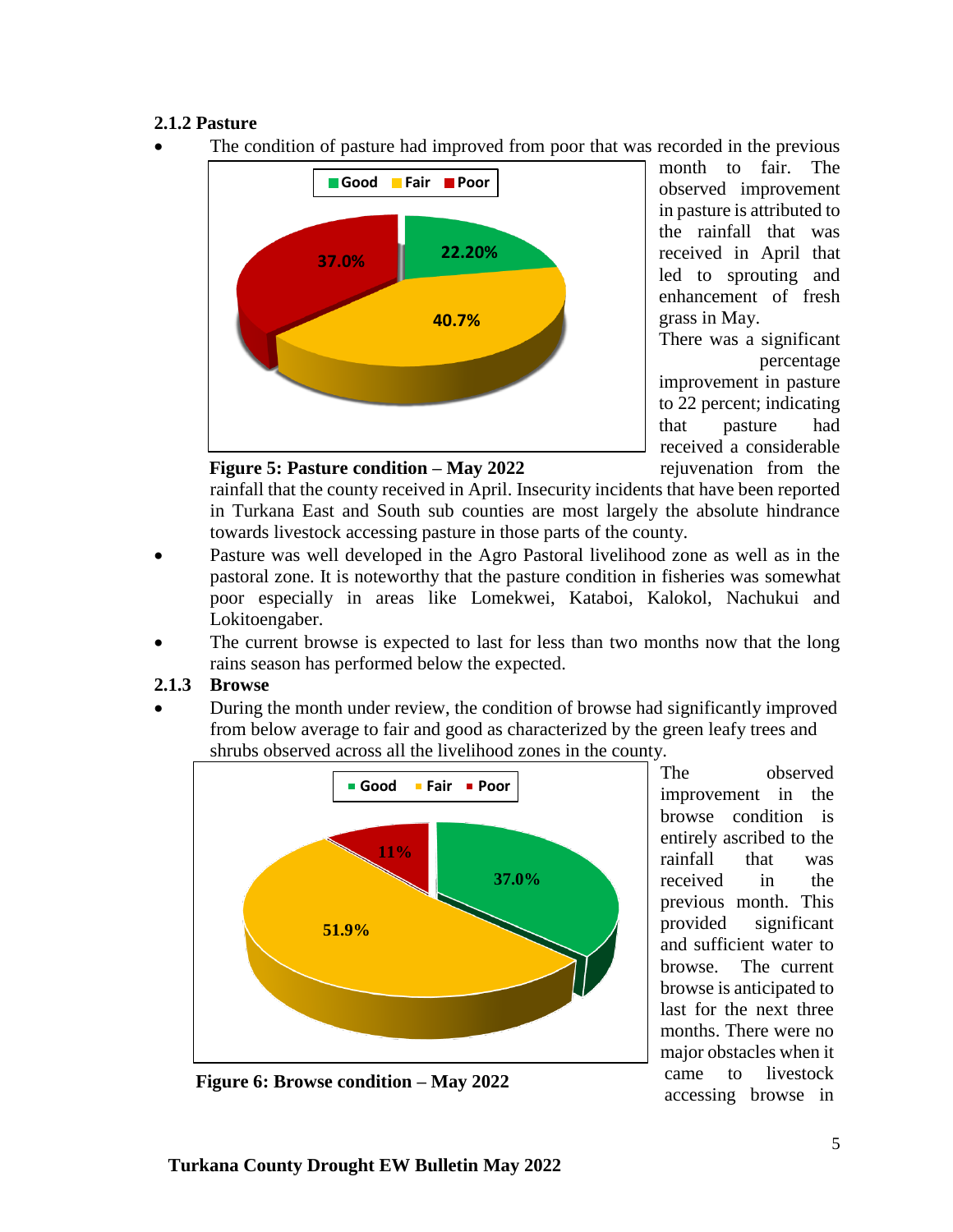Turkana North, West, central and Loima sub counties. However, insecurity, allegedly from the bandits from west pokot, was what hindered livestock in Turkana East and South sub counties from accessing browse.

- The quality and quantity of browse had consequently improved compared to the previous month across the county.
- Variation was observed/noted in browse condition in the different livelihood zones; where browse was more enhanced in Agro pastoral livelihood zone but was slightly below average in fisheries zone.

#### **2.2 WATER RESOURCE**

#### **2.2.1 Water Sources:**

- During the month under analysis, households and livestock used different water sources at different proportions and the first three were used as follows; Traditional River wells (30 percent), Boreholes (28.7 percent) and finally Shallow wells (18.8 percent). The reduced usage of Traditional River wells from 33.3 percent in the previous month is attributed to households finding alternative sources of water like pans and Dams. This has equally reduced the pressure on the strategic boreholes usually used during dry seasons by migrating pastoralists as evidenced by the reduction on the water usage of boreholes from 29.6 percent recorded in the previous month.
- During the reporting month, the quantity of water in the county had generally improved. Water was readily accessible and available for households and livestock across all the three livelihood zones. Water quality had equally improved since households were able to access clean and safe water. This is attributed to the cumulative rainfall that was received during the season and the current month.



There was a slight increase in the volume of water flowing in River Turkwel and Kerio and Water table consequently improved in all the wards in the county.

• Open water sources like pans and dams and rock catchments had accumulated

**Figure 7: Household Water Sources in Turkana County – May 2022**

fair amounts of water gathered from the rainfall and the flash floods from slopping areas. On the other hand, there was increase in the usage of Pans and Dams from 3.7 to 3.8 percent during the reporting month.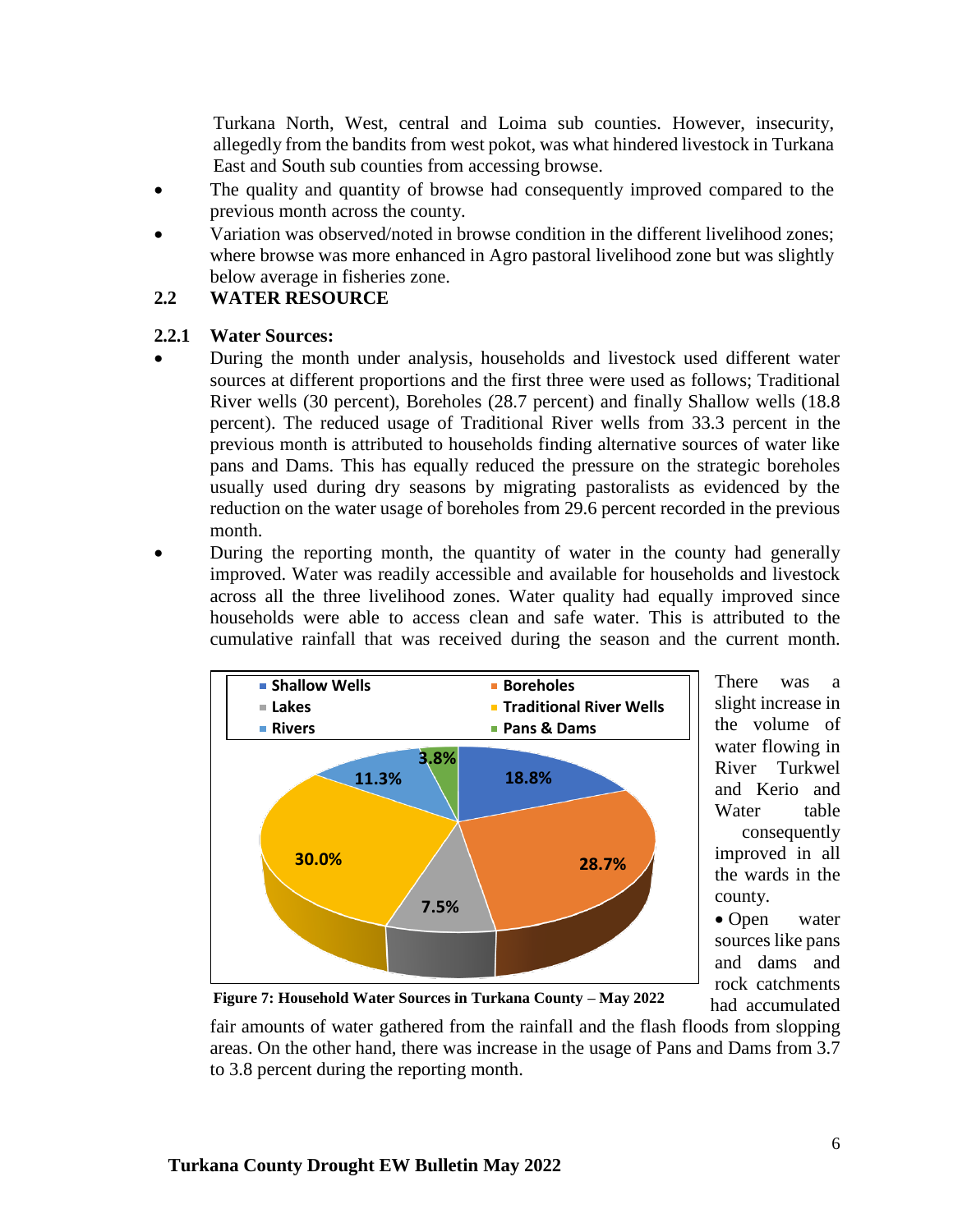#### **2.2.2 Household Access and Utilization**

• In May, the households return distance to water sources was recorded as 6.2Km; a 33 percent decrease from 9.3Km recorded in the previous month.



This is ascribed to the good rainfall that was received in the previous month. The water sources usually relied upon by households had recharged significantly providing variety and closer water

**Figure 8: Household return distance to Water Sources** 

options for the households to choose. Variations were noted within the livelihood zones. The longest distance of 5Km was recorded in the fishing livelihood zone while the shortest of 4Km was recorded in the agro pastoral zone.

- Compared to the distance recorded during dry and wet years at such time of the year, the current household distance was longer by fifteen and nineteen percent respectively. The current households return distance to water is expected to increase in the coming months due to the below average performance of the current long rains season. The waiting time of households at water source had reduced compared to the previous month.
- Despite water being available across all the livelihood zones during the reporting month, some households bought water in towns like Kalokol, Kakuma and Lodwar at Kshs 10 and others would buy at higher cost when transport by motorbikes to far places was involved.
- The average waiting time at water source by households to fetch water had reduced to less than ten minutes. The general water consumption per person per day had equally increased and households could now use 4 to 5 20-litre jerrycans per day. The current households' distance is five percent higher than the 5-year Long Term distance recorded at such time of the year.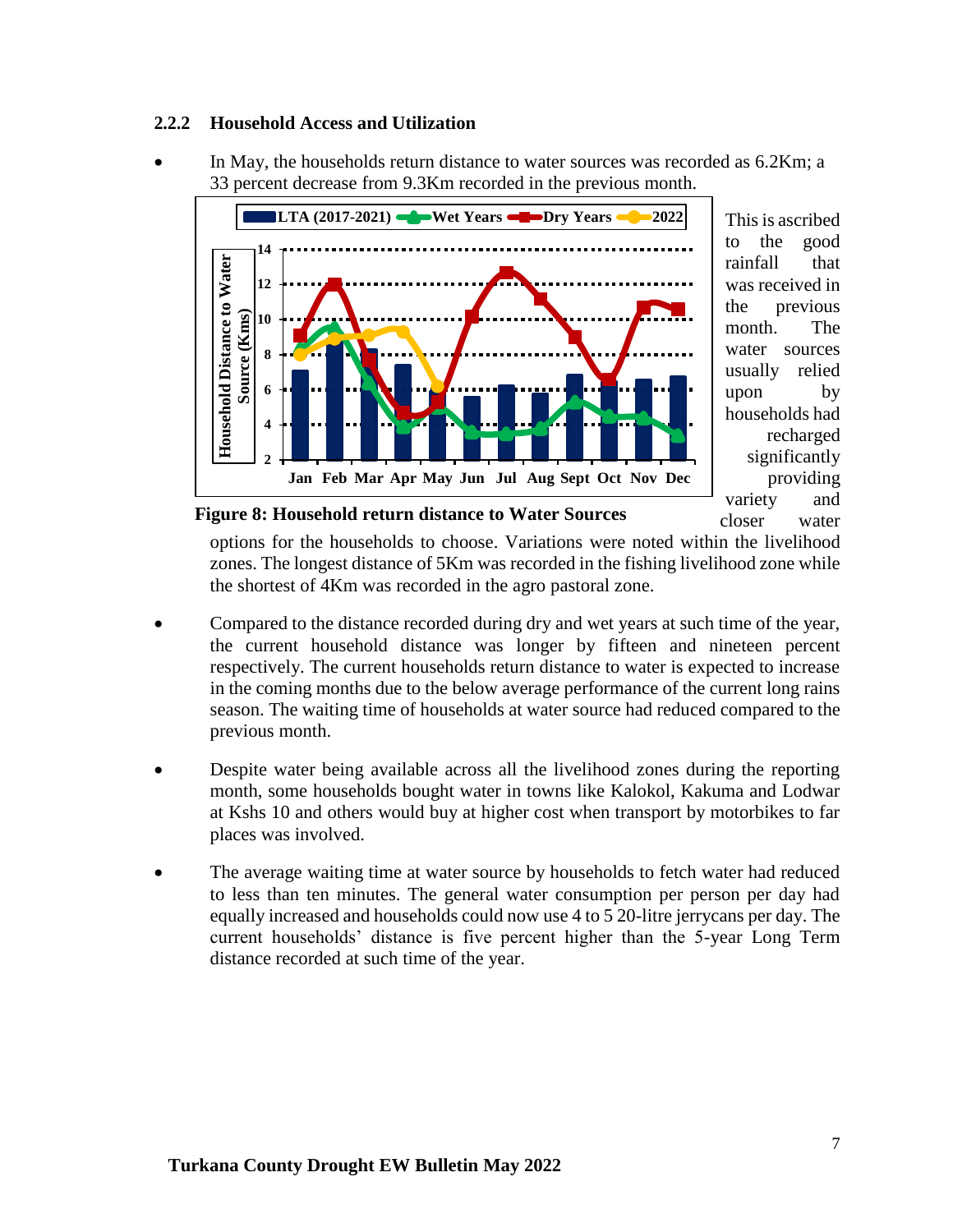#### **2.2.3 Livestock Access**

The average return trekking distance for livestock to water sources from grazing areas was 9.6Km which depicts a 29 percent decrease from 13.6Km recorded in the previous month as shown on figure 9. This is attributed to the vegetation that was now available near the



**Figure 9: Return Trekking Distance to Water Source from Grazing Sites**

water sources enabling livestock to trek less compared to the previous month.

- The current livestock trekking distance is at par with the distance that was recorded during dry years at such time of the year. However, compared to the distance recorded during wet years at similar period of time, the current livestock trekking distance is fifty-nine percent higher.
- The longest livestock trekking distance was recorded in fishing livelihood zone where livestock did not have much options of water sources other than the lake which was far from grazing areas. Pastoral and agro pastoral livelihood zone recorded trekking distances of 4.9Km and 4.3Km respectively.
- In comparison to the 5-year long term average, the livestock trekking distance recorded in the current month is twenty-nine percent longer. Owing to the poor performance of the season which was basically below the expected, the current livestock trekking distance is expected to increase as the current water sources shrink and livestock resolve to go for water in far areas.
- The watering frequency for livestock had also improved to 4 to 5 times per week since water was now readily available at sources and livestock did not have to skip drinking. Seasonal rivers had flooded and thus shallow hand-dug wells could easily be dug on river beds to provide quick water to the livestock.

## **3.0 PRODUCTION INDICATORS**

## **3.1 LIVESTOCK PRODUCTION**

## **3.1.1 Livestock Body Condition**

- During the month under review, the livestock body condition had improved from poor to fair. However, the body condition of livestock in fisheries livelihood zones had not improved and remained below average compared to pastoral and Agro Pastoral livelihood zones.
- This is ascribed to the depressed vegetation along the fisheries livelihood zones that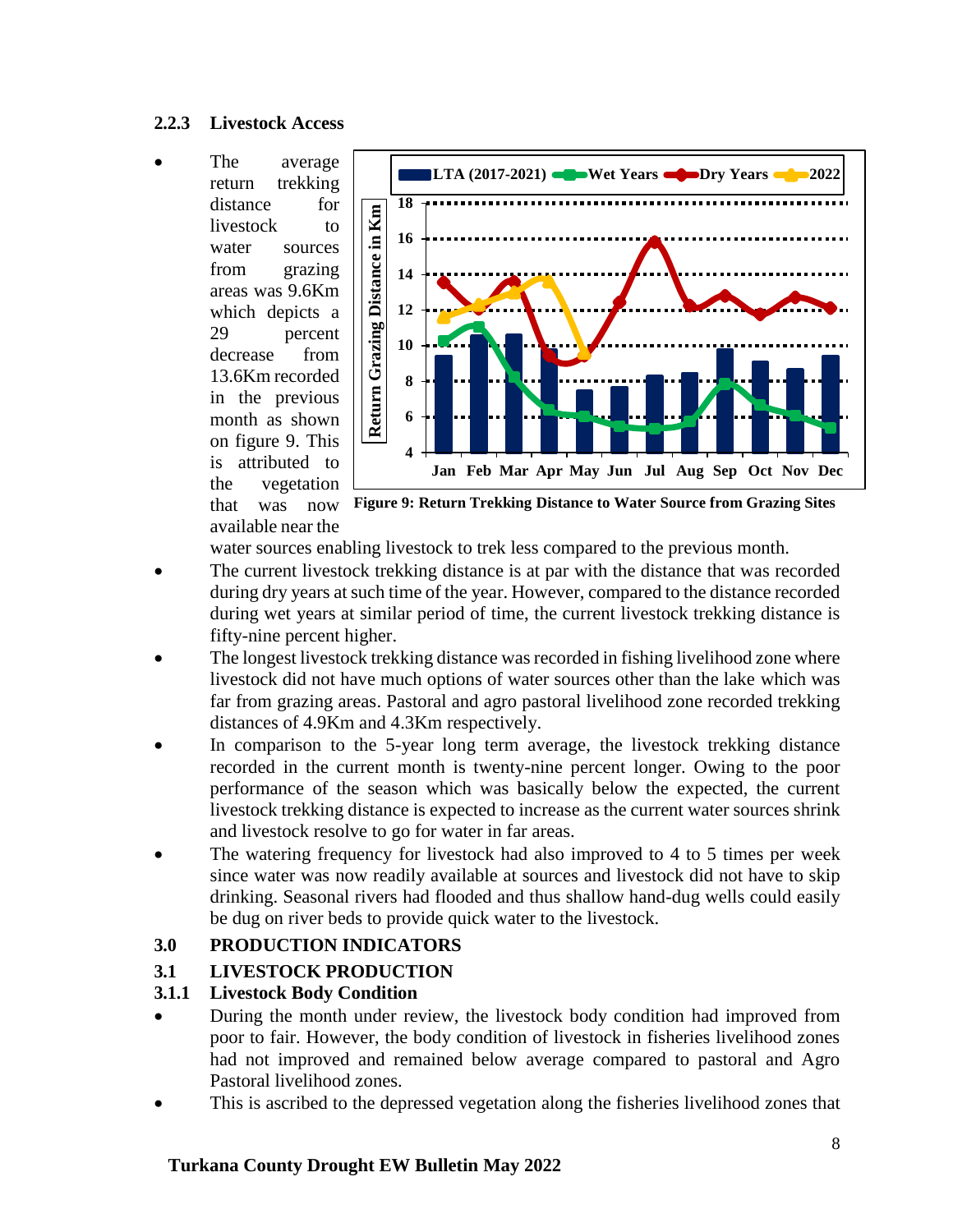would not enable the livestock recover from their previous body condition that was poor. On the other hand, the vegetation in pastoral and Agro pastoral livelihood zone had undergone some improvement that caused improved body condition for livestock in those zones.

Since the livestock trekking distance is anticipated to increase in the coming months due to the underperformed rainfall season, and vegetation get depleted quickly, the livestock body condition will worsen in the next two months.

#### **3.1.2 Livestock Diseases and Mortalities**

- During the reporting month, frequently reported livestock diseases in the county were; worms, Contagious Caprine Pleural Pneumonia (CCPP) in goats and Contagious Bovine Pleural Pneumonia (CBPP) in cattle.
- No major livestock deaths associated to drought were reported during the month under analysis. However, some goats and sheep were reported to have died due to excess and unexpected rainfall that fell on them while on the grazing fields in Kaeris, Lorugum and Lokori. These livestock experienced Hypothermia for exceedingly long time without any resuscitation attempts by the owners.

#### **3.1.3 Milk Production**

- During the month under review, all the 270 households that were sampled did not report own Milk production. There was low calving and kidding rate for livestock which was contrary for this period of the season where it was expected to be high across the county. This is due to poor rainfall season that would otherwise create enough vegetation supply for the lactating livestock to produce enough milk.
- The few livestock that were lactating were allowed to feed their young without any interruption since the milk they produced was not enough to be used as surplus for



humans. The current milk produced was hundred percent below the long-term average and the amount recorded during the wet and dry years for a similar time of the year.

**Figure 10: Milk production Trend in Turkana County – May 2022**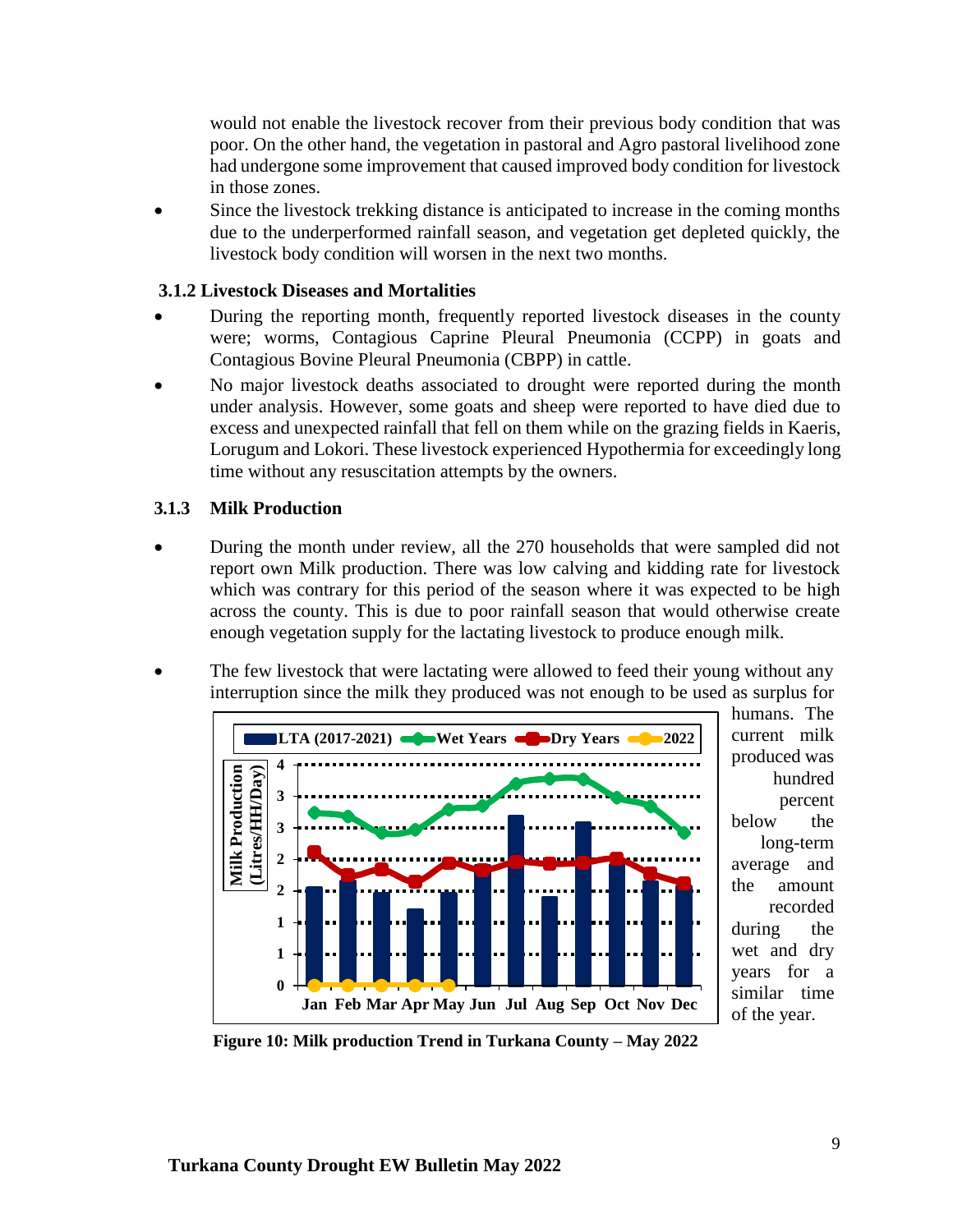#### **3.2 RAIN-FED CROP PRODUCTION**

#### **3.2.3 Stage and Condition of food Crops**

- Famers in Agro pastoral livelihood zone had planted crops like; sorghum, cowpeas and Maize on their farms which had reached knee stage of development. Despite most farmers starting to plant in the anticipation of good rainfall during the month, some farmers had already foreseen poor harvests since the rainfall that was received was little and could not support the plants to maturity.
- A farmer practicing rain-fed farming in Letea, for example, had planted sorghum which had reached podding stage but the plants were at the verge of dying due to lack of water in soil and no prospects of rain during the month. This poses a loss to farmers in the rain-fed farms across the county.

### **4.0 MARKET PERFORMANCE**

### **4.1 LIVESTOCK MARKETING**

#### **4.1.1 Cattle Prices**

• In May, a four-year-old medium sized bull was sold at Kshs 11,700 which was a fifteen percent increase from the price recorded in the previous month. The current increase in cattle price is attributed to pastoralists holding to their cattle and not

being ready present for sell in anticipation that the rainfall season will be good and enhance recovery of vegetation. They prefer to keep and grow their herd rather than to selling. This made cattle scarce in the markets and hence increase in the cattle market prices.

The current price is 30 and 15 percent below the price



recorded at such time during wet and dry years respectively. **Figure 11: Cattle Price Trend in Turkana County – May 2022**

In comparison to the three-year short-term average, the current cattle price is lower by 15 percent. On the other hand, variations were noted within the livelihood zones where Agro Pastoral and pastoral livelihood zones recorded cattle prices of Kshs 10,960 and Kshs 10,890 respectively. There was no sale of cattle reported in fisheries livelihood zone.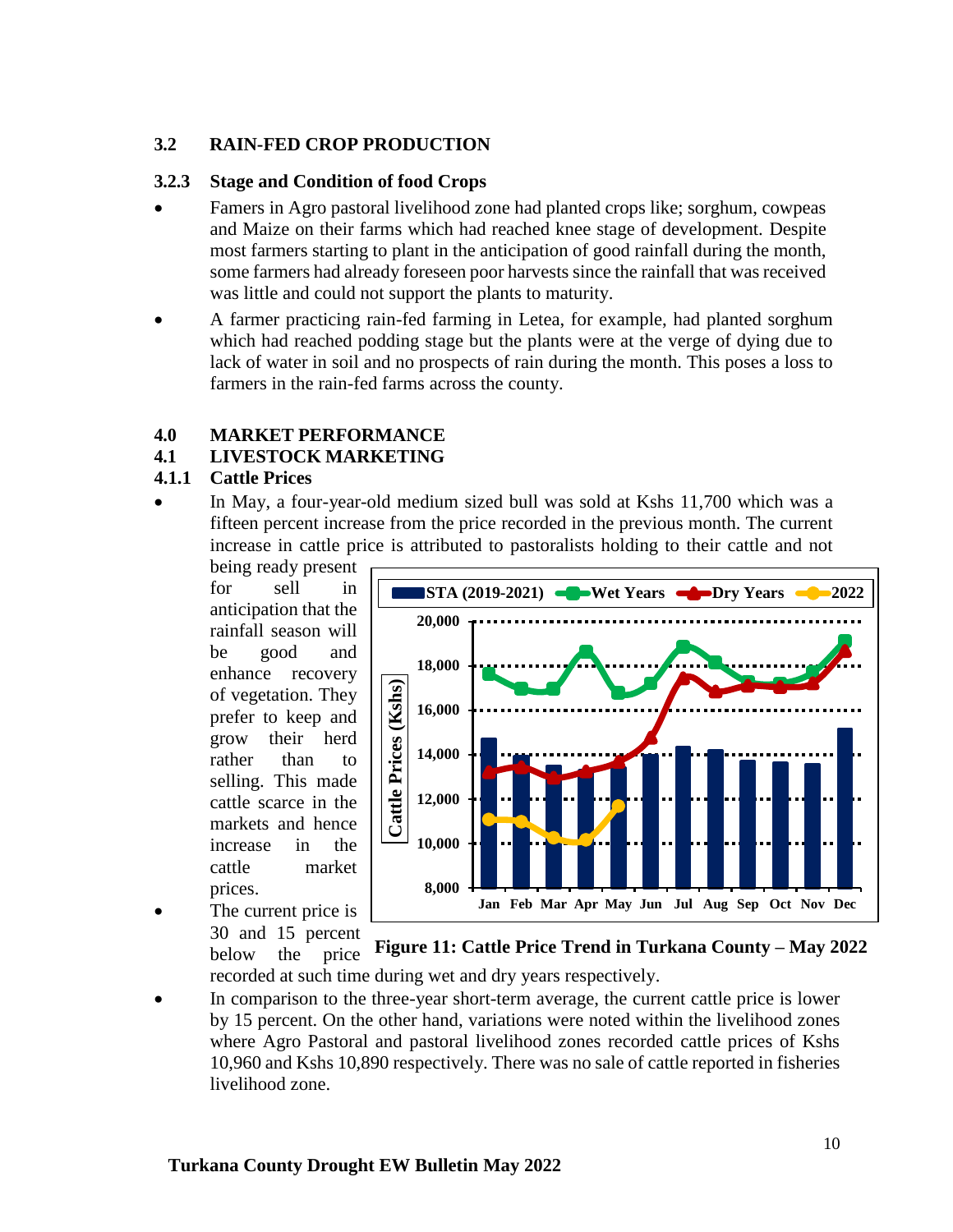

**4.1.2 Small Ruminants Prices (Goat price)**

There was an increase in the price in the market price of a 2-yearold goat during the reporting month from Kshs 1,785 recorded in April to Kshs 2,013 recorded in May. This depicts a 13 percent increase which is ascribed to low number of goats available for sell in

**Figure 12: Goat Price Trend in Turkana County – May 2022**

the market as the pastoralists hold on to the goats for plans and anticipation that the rainfall season will be good and hence improve vegetation condition for the goats to thrive.

- The price of goat was 45 percent below the one that was recorded during wet years at such time of the year indicating that the goat prices have been performing on a downward trend since the beginning of this year through to the current long rainfall season. Similarly, the current goat price was 16 percent below the prices recorded in wet year during may.
- The 3-year short term average goat price was 32 percent above the current price. No much variation was noted in the price of goat across all the three livelihood zones.

#### **4.1.3 Camel Prices**

• The price of cattle has portrayed a downward trend throughout the long rain season except in May as illustrated on figure 13 below. However, on the current month, the price of a 4-year-old camel sprung up from Kshs 20,190 recorded in the previous month to Kshs 21,119 by 5 percent.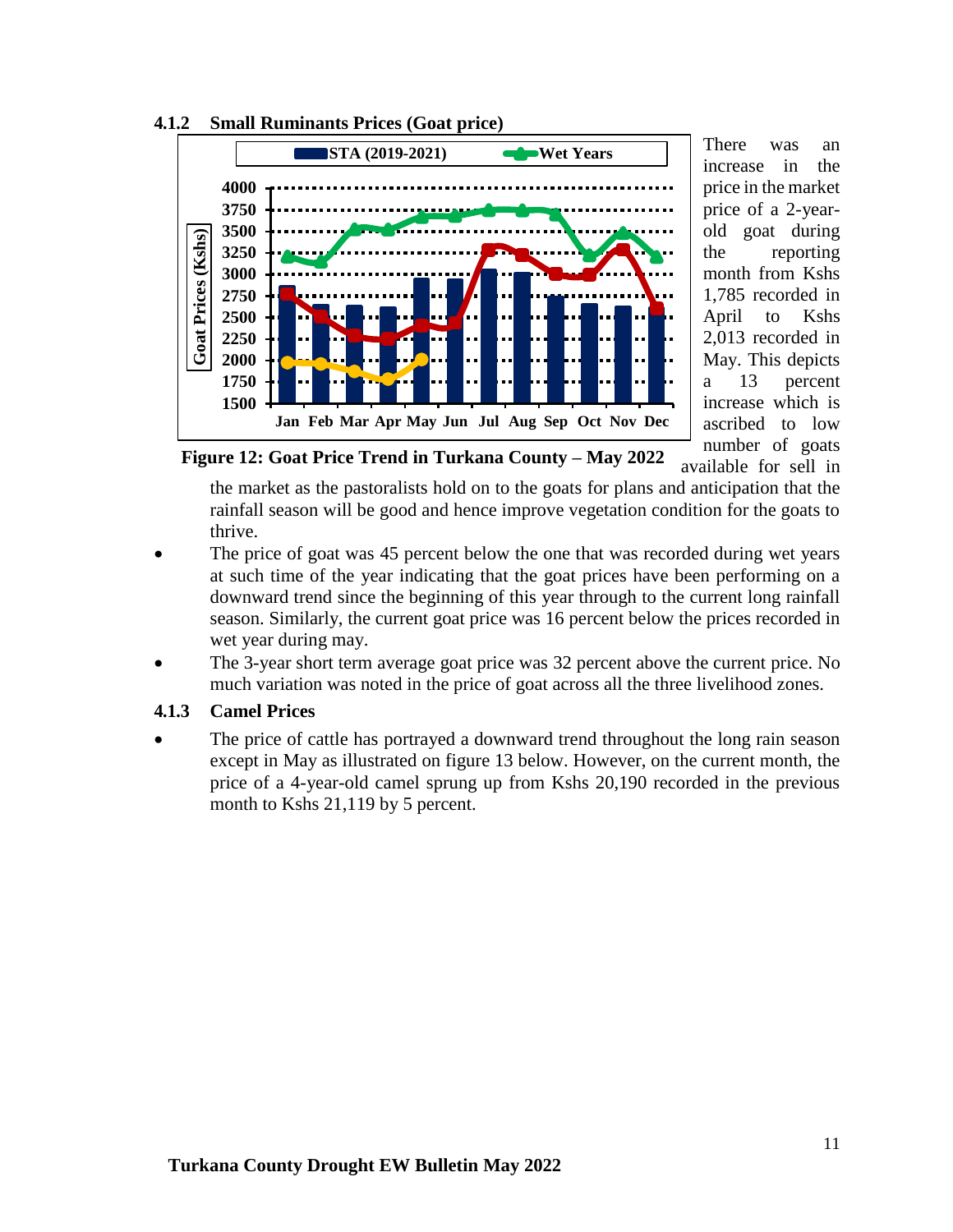

The improving body condition of camel and the anticipation of a good rainfall by

pastoralists in the month of May and beyond was the main reason why the camel price went up during the reporting month. The sellers and buyers of camel at the markets also experienced

rising camel prices due to **Figure 13: Camel price Trends in Turkana County – May 2022.**

few camels presented by pastoralists for sell, hence increasing demand, as they held on to camel with aim of growing the herd.

- The 3-year short term average was 9 percent above the price of camel recorded on the month under review as indicated on figure 13 above. The price recorded at such time of the year during wet years is 17 percent above the price of camel recorded in the current month.
- However, in comparison to the price of camel that was recorded on dry year during similar period, the current price was high by 7 percent. Camel prices in Agro pastoral and pastoral livelihood zones were similar.

## **4.2 CROP PRICES**

## **4.2.1 Maize**

• During the month under analysis, the price of a kilogram of maize was Kshs 78; depicting an increase of 7 percent from the price of Kshs 73 recorded in the previous month.

The increase in the market price of Maize is attributed to high cost of transport since maize in the county is supplied from external markets like Kitale and Kapenguria.



**Figure 14: Maize Price Trend in Turkana County – May 2022**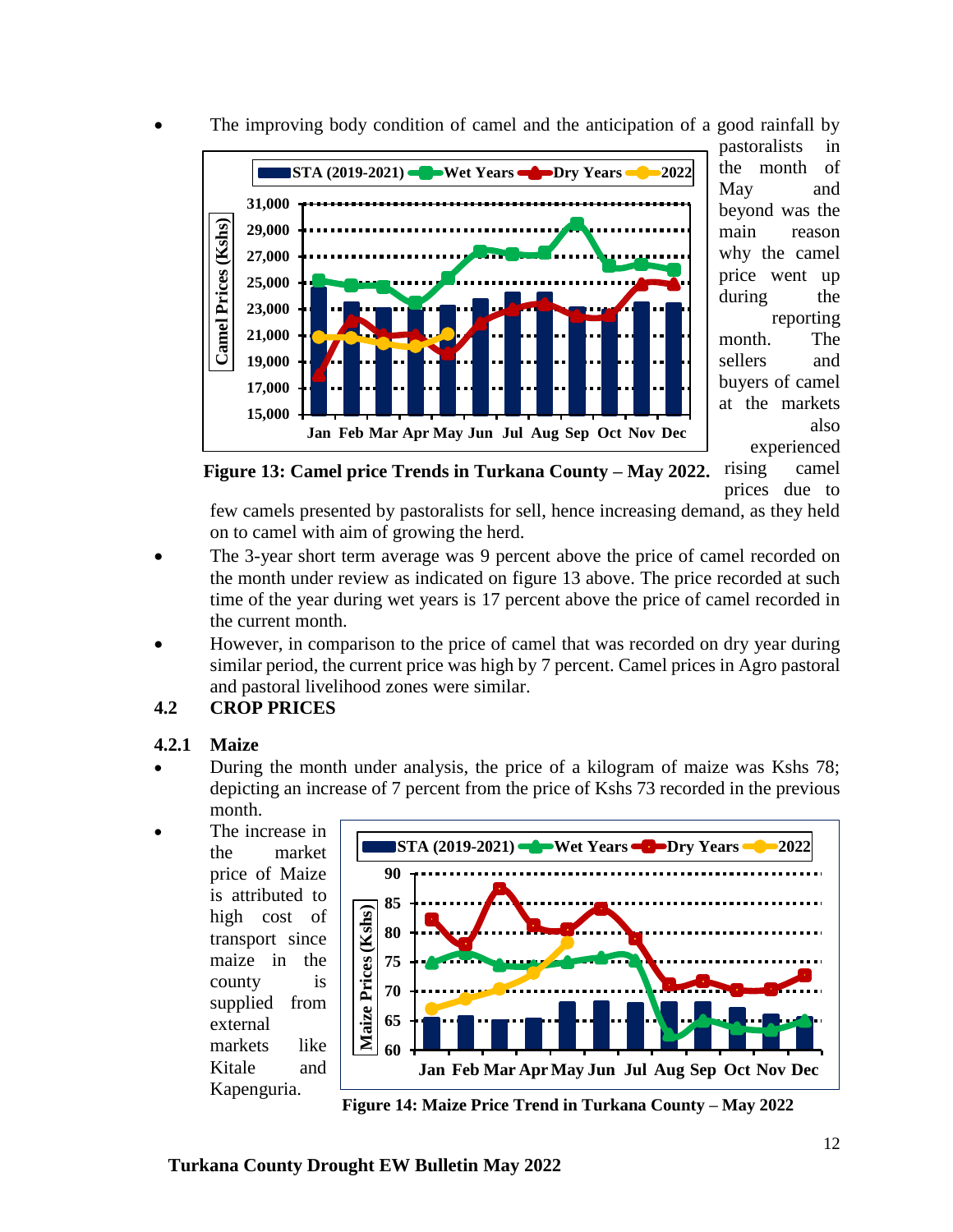The high cost of transport came as a result of the shortage of fuel experienced across the country which resulted in increase in the price of fuel from the few vendors who had stock.

- Lack of locally grown grains like sorghum that would otherwise supplement maize also contributed to overreliance on maize and thus rise in price. The long rainfall season that had a poor onset and progression also contributed to farmers not planting own maize that would also flood the market and hence bring down the maize price.
- Variations in maize prices were noted within the livelihood zones. The pastoral livelihood zone recorded maize price at Kshs 80 while fisheries and agro pastoral zones recorded price of Kshs 75. Maize was sold at high prices in markets like Kaeris, Kibish and Letea where distance to transport maize was the major reason for the rise.
- The current price of Maize was 4 percent higher and 4 percent lower compared to prices recorded in wet and dry years respectively at similar time of the year. On the same note, the current maize price is above the three-year average by fifteen percent for such time of the year.

### **4.2.2 Beans**

- During the month under review, the price of beans was similar to the one recorded in the previous and therefore beans was sold at Kshs 124 per kilogram. This is ascribed to continued reliance of the households in the county on beans from external markets like Kitale and Kapenguria that created a stable supply of beans to the county.
- In comparison to the three-year short-term average recorded at such time of the year, the current price of beans was 10 percent higher as illustrated on figure 15 below. Since the long rains season performed below expectation, farmers in irrigated farms could not grow and harvest cowpeas that would complement beans and reduce its market prices in the county.



• On the same note, the price of beans recorded on the month under analysis was lower

**Figure 15: Beans Price Trend in Turkana County – May 2022**

than that recorded in dry years at such time of the year by 13 percent but was at par with the price recorded during wet years. The highest beans price of Kshs 130 was recorded in fisheries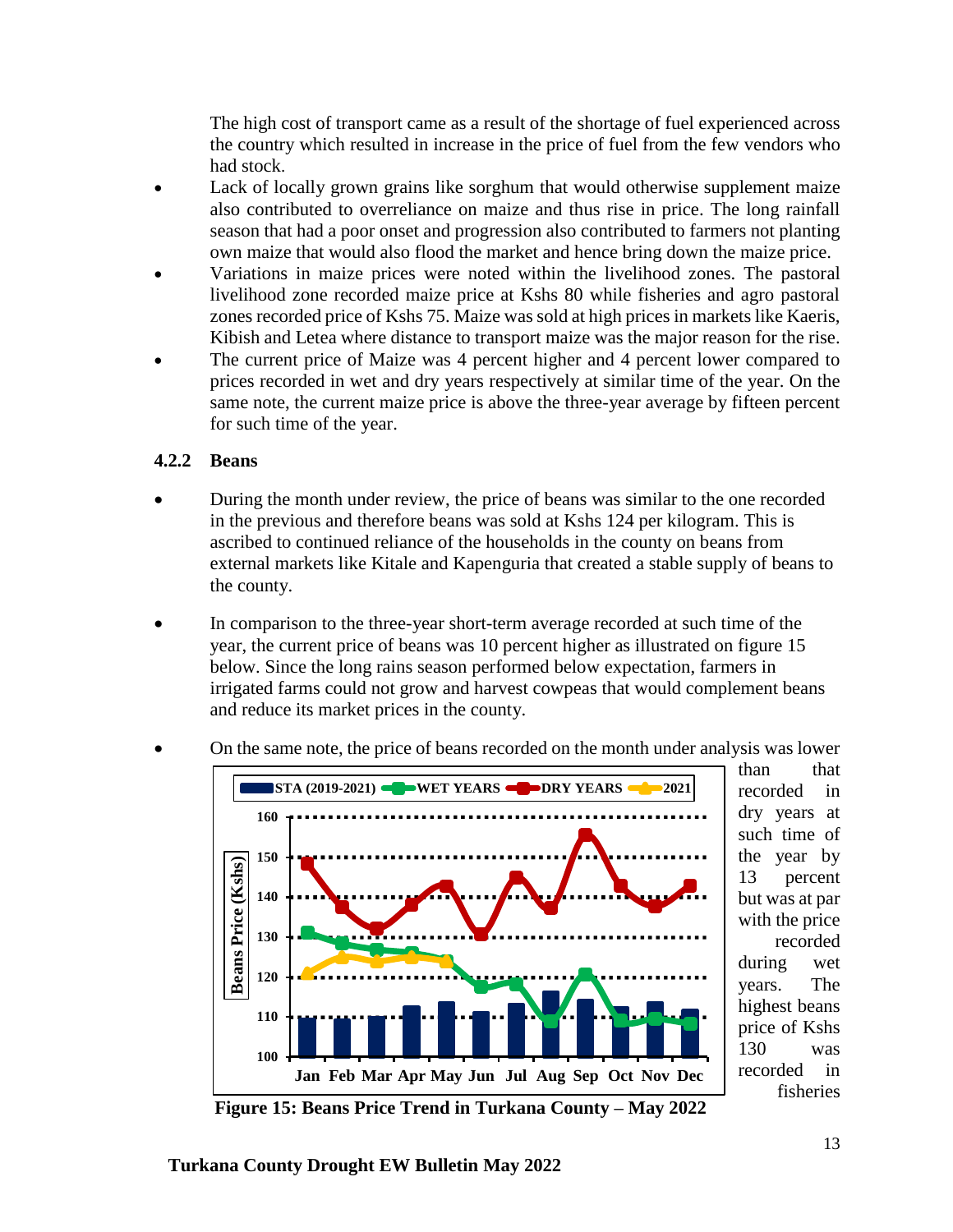livelihood zone while Agro pastoral livelihood zone recorded the lowest price of Kshs 121. Owing to the performance of the long rainfall season that has been below average, the price of beans is anticipated to rise in the next two months.

### **4.3 Livestock Price Ratio/Terms of Trade (ToT)**

• Figure 16 below displays the Terms of Trade in the county which was 25; depicting that if a person sold a 2-year old medium-sized goat at the current market price, he/she would be able

to buy 25 kilograms of Maize. The current ToT had undergone a 5 percent increase compared to the one recorded in the previous month.



The reason for the noted **Figure 16: Terms of Trade Trend in Turkana County - May 2022**

increase in ToT, albeit by a small margin, is because the market price of goat experienced an upward shift as a result of goats' body condition improving during the reporting month. This ultimately gave pastoralists a better purchasing power.

- Comparatively, the current ToT was 47 percent lower than the one recorded during wet years for such time of the year and 6 percent above the ToT recorded in dry years.
- The three-year short-term average was 41 percent below the current ToT. Variations within livelihood zones were identified where the highest ToT of 27 was recorded in Agro pastoral zone while pastoral and fishing.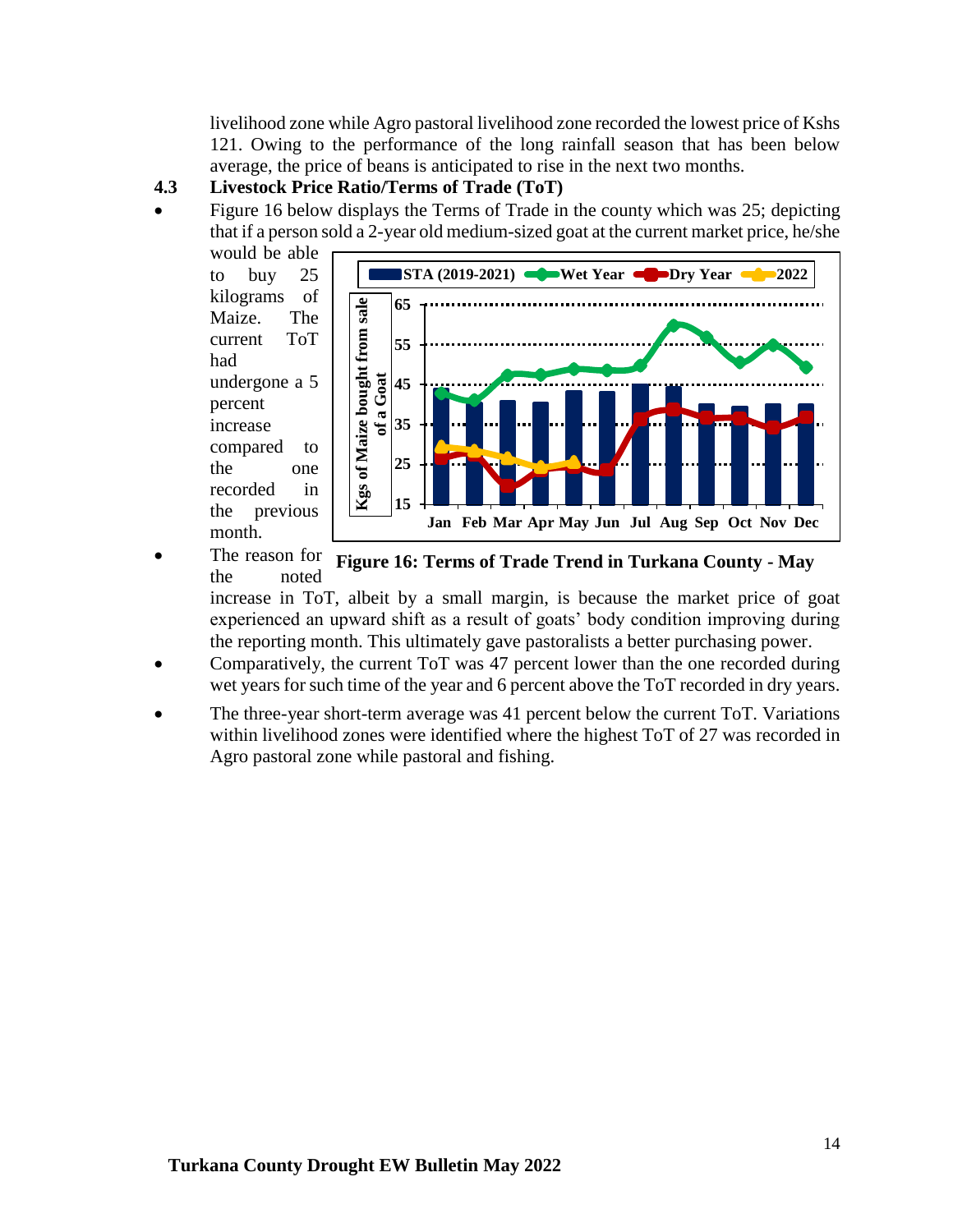## **5.0 FOOD CONSUMPTION AND NUTRITION STATUS**

### **5.1 MILK CONSUMPTION**

• Out of the 270 households that were sampled during the month under analysis, none reported that they consumed milk from own production. The trend of milk being



reported to be nil for the entire long rains season. as displayed on figure17 below, is contributed by the delayed improvement in the vegetation condition during the period and hence stunted livestock body condition which

**Figure 17: Milk Consumption Pattern Trend in Turkana County – May 2022**

in turn affected kidding and calving. The young kids and calves of the few livestock that gave birth and lactating were allowed to feed their young since the milk produced was not enough to cater for human consumption.

• The current milk consumption was below the long-term average and both the amount recorded during wet and dry years for similar time of the year.

## **5.2 FOOD CONSUMPTION SCORE (FCS)**

- During the month under review, the proportion of the sampled household categorized within the different Food Consumption scores were; Acceptable 19.2 percent, 29.3 percent and 52.5 percent.
- The average FCS for the county was 24.14 which represented a 2 percent improvement in dietary diversity of the households compared to the one recorded in the previous month. This is attributed to the improvement in the Terms of Trade as households were able to access and buy more food from the sale of a goat compared to the previous month.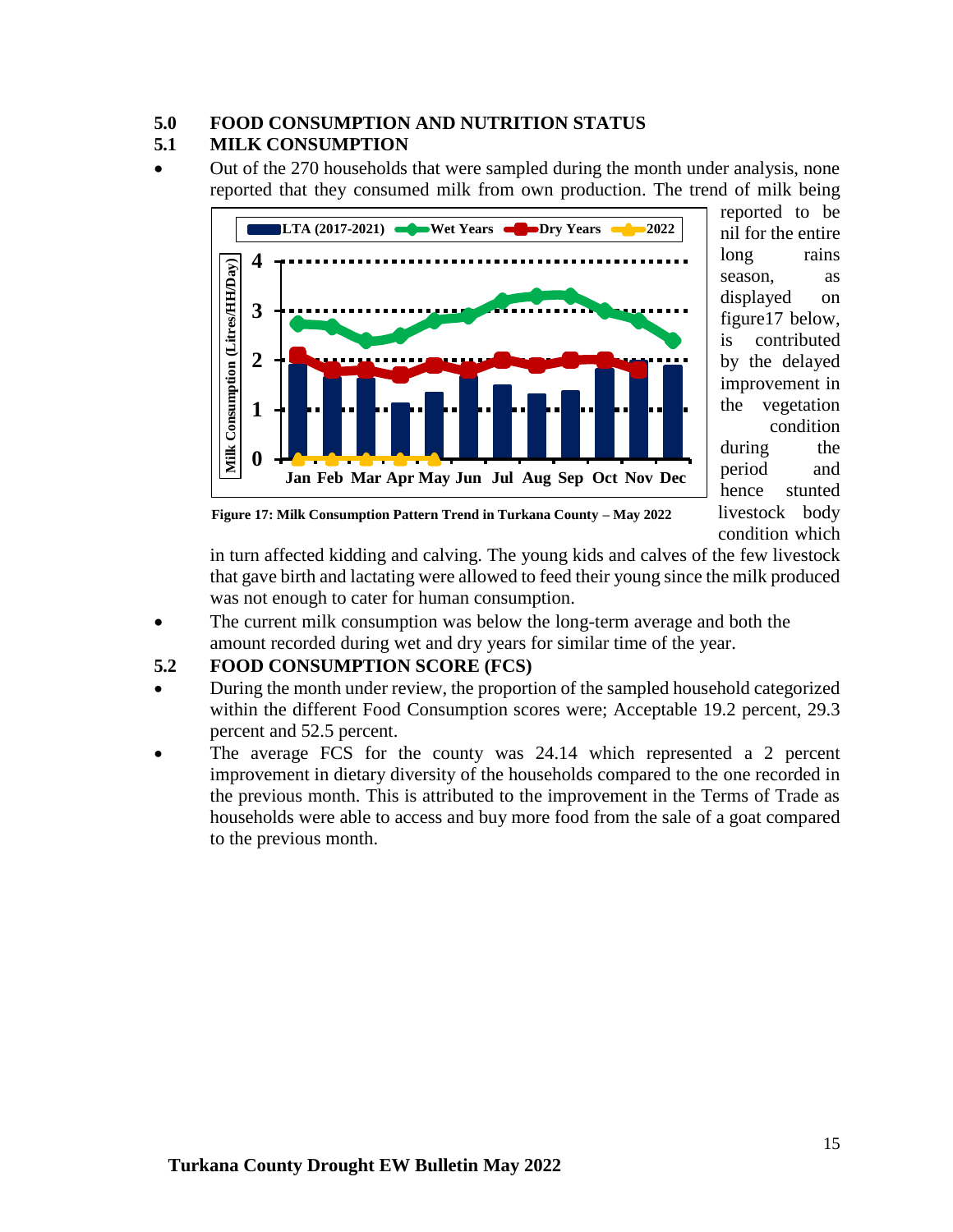

• Variations in the FCS within the livelihood zones was witnessed where households

**Figure 18: Food Consumption Trends in Turkana**

source of

food within the fisheries livelihood zone was the main factor that helped improve the food diversity of the households in the fishing zone. The county was categorized into IPC food security phase 4 using the 20 percent rule.

• Households in Turkana North and west were noted to be having the poor FCS that was characterized by poor food varieties that constituted of mainly carbohydrates without proteins while the households classified as having a fair FC were from Turkana East sub counties.

## **5.3 HEALTH AND NUTRITION STATUS**

## **5.3.1 Nutrition Status**

• The proportion of children between the age of 6 and 59 months whose Mid Upper Arm Circumference (MUAC Color) was measured during the month, comprised



of 55 percent males and 45 percent females.

During the reporting month, the proportion of children who were moderately malnourished, was 8 percent; which was similar to the proportion recorded in the previous month. This is attributed to

**Figure 19: Malnutrition Trends in the Turkana County; n=923**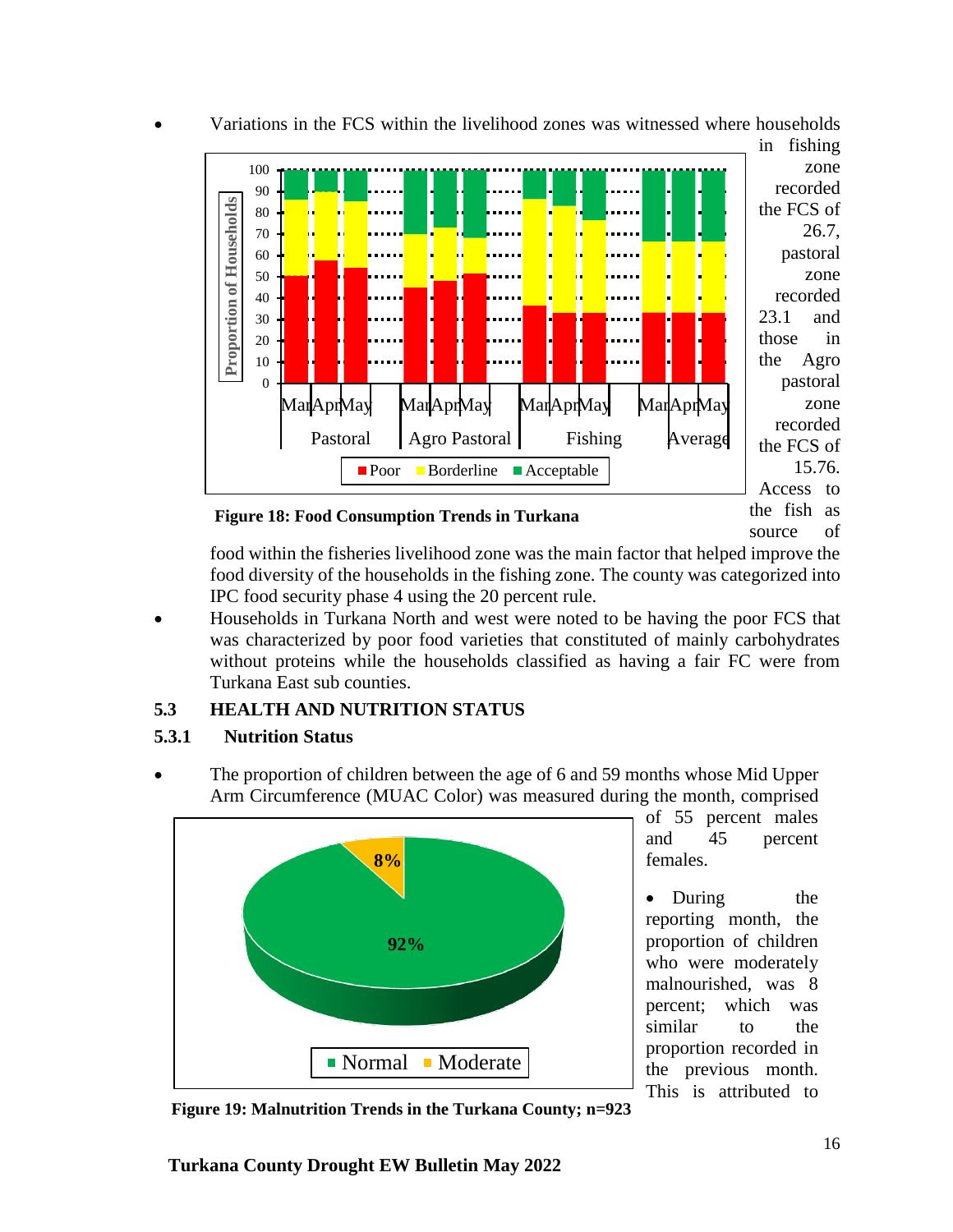stable Terms of Trade that enabled pastoralists to obtain considerably fair quantities of food for household consumption.

- Comparatively, the current proportion of children who are moderately malnourished is at par with the one recorded during the wet years and 50 percent below the one that was recorded in dry years.
- On the same note, the current proportion is 38 percent below the long-term average for such time of the year.

### **5.3.2 Health**

• Chest infections, Malaria and Typhoid were the main human diseases that were reported in the county during the period under analysis. No cases of malnutrition referrals were made to health facilities during the month.

## **5.4 COPING STRATEGIES**

## **5.4.1 Coping Strategy Index (rCSI)**



illustrated on figure 20 below, the reduced Coping Strategy Index (rCSI) recorded during the reporting month was 16.59 and which was 6 percent



lower than **Figure 20: Trends in Coping Strategy in Turkana County – May 2022**the one recorded in the previous month.

- Households in pastoral livelihood zone employed less severe coping strategy mechanisms as evidenced by the reduction on the rCSI from the previous by 5 percent. The livelihood zones had different rCSI; pastoral, Agro pastoral and fisheries had 17.6, 13.5 and 16.5 respectively.
- This is ascribed to the improved purchasing power of pastoralists during the reporting month enabling food to be accessible and hence reduce chances of applying severe coping mechanisms.
- The most commonly applied coping mechanisms by households during the month under review were reliance on less expensive/less preferred food, reducing the number of meals eaten per day and adults leaving food for the children to eat.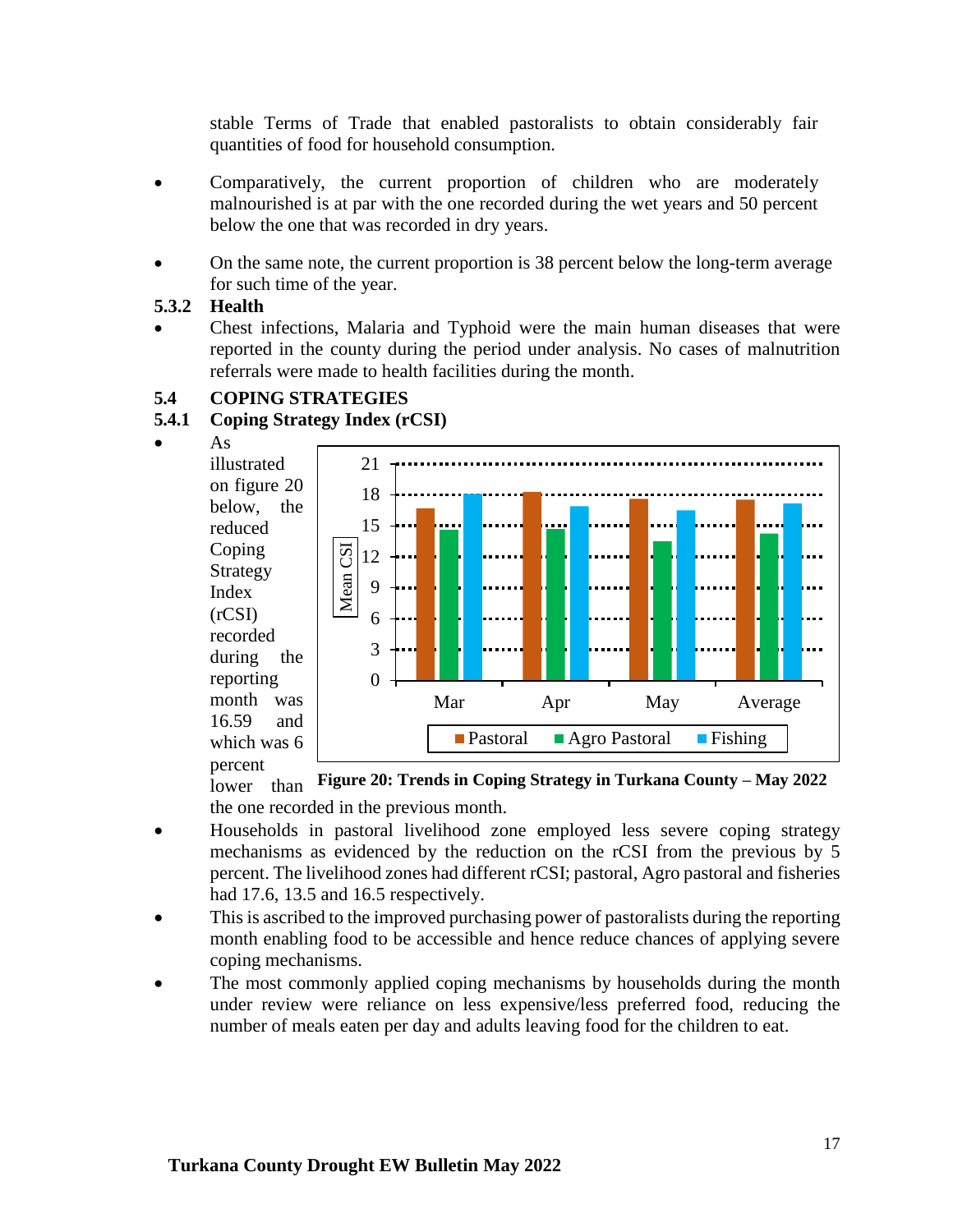## **6.0 CURRENT INTERVENTION MEASURES (ACTION)**

## **6.1 FOOD INTERVENTIONS.**

## **Table 1: Food Interventions**

| Intervention(s)            | <b>Sub County/Ward/Location</b>     | No. of               | Implementer         |  |
|----------------------------|-------------------------------------|----------------------|---------------------|--|
|                            |                                     | <b>Beneficiaries</b> | s/Organizatio       |  |
|                            |                                     |                      | $\mathbf n$         |  |
| <b>Nutrition Treatment</b> | Turkana North/Kibish, Turkana       | 25,590 under-        | <b>WFP</b>          |  |
| Programme                  | West, Loima, Turkana Central,       | fives and 17,018     |                     |  |
|                            | Turkana East and Turkana South (All | <b>PLWs</b>          |                     |  |
|                            | wards)                              |                      |                     |  |
| WFP drought response       | Turkana North/Kibish (Kibish,       | 39,960               | <b>WFP</b>          |  |
| on cash transfers          | Lapur, Lakezone and Nakalale        |                      |                     |  |
|                            | Wards. Turkana East (Kochodin,      |                      |                     |  |
|                            | Lokori, Katilia, Kapedo and         |                      |                     |  |
|                            | Napeitom wards)                     |                      |                     |  |
|                            | Turkana South (Kalapata Ward)       |                      |                     |  |
| <b>Sustainable Food</b>    | ALL THE 7 SUB-COUNTIES              | 73,902               | <b>World Vision</b> |  |
| Assistance Project.        |                                     |                      | on behalf of        |  |
| 1011.014 MT of food        |                                     |                      | WFP and             |  |
| (Cereals and Pulses)       |                                     |                      | Turkana             |  |
| distributed to 73,902      |                                     |                      | County              |  |
| beneficiaries within       |                                     |                      | Government.         |  |
| the month of May           |                                     |                      |                     |  |
| 2022.                      |                                     |                      |                     |  |
| Supplementary              | Turkana North, Kibish, Turkana West | 21,978 under five    |                     |  |
| Feeding Programme.         | and Turkana East Sub-Counties.      | children and         |                     |  |
| 215.37 MT of Corn          |                                     | pregnant/lactating   |                     |  |
| Soya Blend (CSB) and       |                                     | women.               |                     |  |
| <b>Plumpy Supp</b>         |                                     |                      |                     |  |
| delivered to health        |                                     |                      |                     |  |
| facilities to manage       |                                     |                      |                     |  |
| moderate and acute         |                                     |                      |                     |  |
| malnutrition               |                                     |                      |                     |  |

## **6.2 NON-FOOD Table 2: Non-Food Interventions**

| Intervention(s) | Sub-County/Ward/Location   No. of Beneficiaries | Implementers/ |
|-----------------|-------------------------------------------------|---------------|
|                 |                                                 | organization  |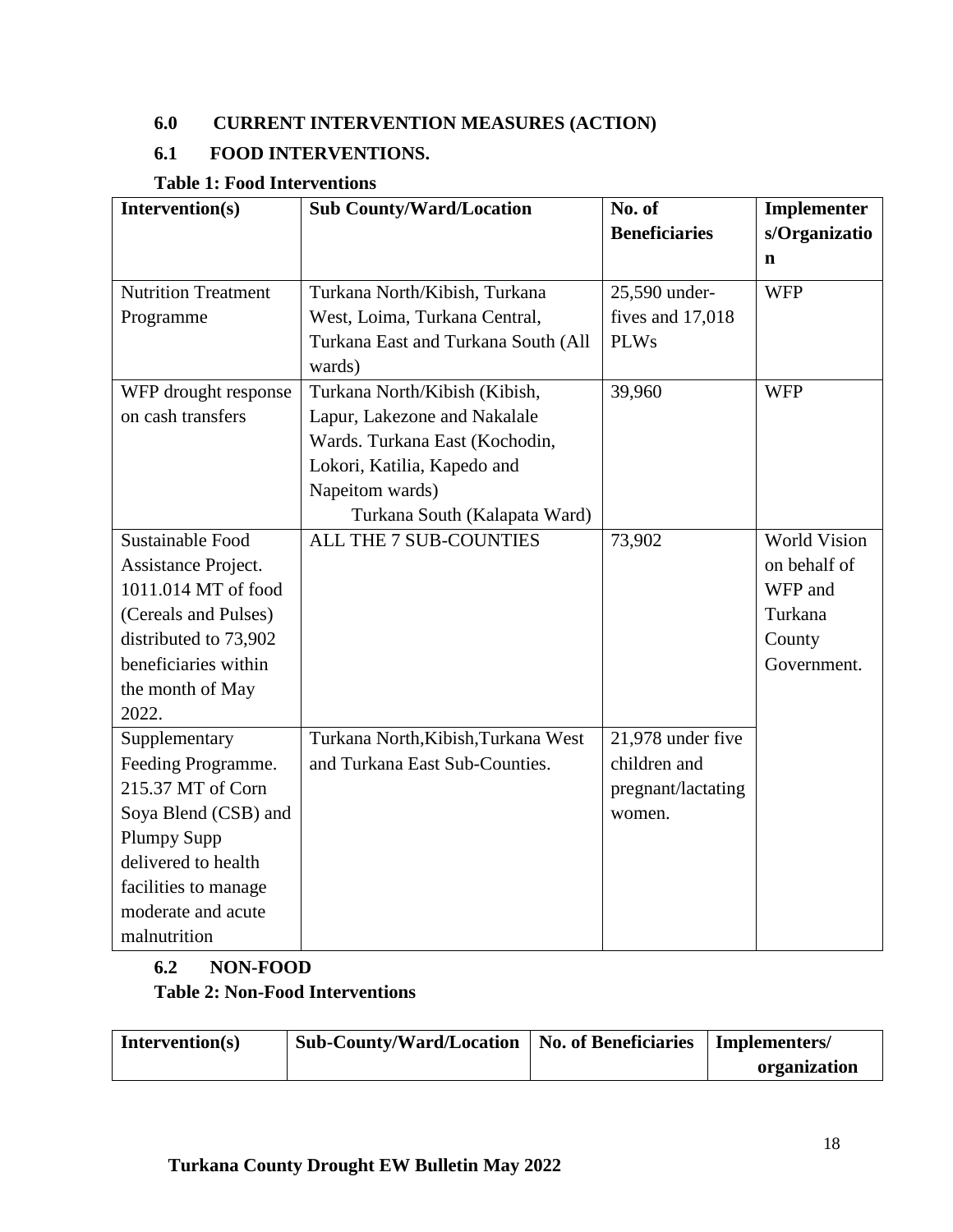| Integrated health and       | Kaeris Ward-Turkana North  | 385 children and 263 | Concern Worldwide |
|-----------------------------|----------------------------|----------------------|-------------------|
| nutrition outreaches        | Kibish Ward-Kibish         | pregnant and         |                   |
|                             |                            | lactating women      |                   |
| Livestock                   | Kaeris ward-Turkana North  | 5441 beneficiaries   | Concern Worldwide |
| Vaccination                 | Loima and Lokiriama wards- | $66,184$ shoats      |                   |
|                             | Loima                      |                      |                   |
| Subsidized treatment        | Loima and Lokiriama wards- | 36 Households        | Concern Worldwide |
| for livestock               | Loima                      |                      |                   |
| diseases                    |                            |                      |                   |
| Rehabilitation of           | Loima ward, Loima          | 450 households       | Concern Worldwide |
| Lochor Emeyan               |                            | 5000 livestock       |                   |
| <b>Borehole</b>             |                            |                      |                   |
| <b>Resilient Livelihood</b> | Turkana North/Kibish,      | 73,902               | <b>WFP</b>        |
| Programme                   | Turkana West, Loima,       |                      |                   |
|                             | Turkana Central, Turkana   |                      |                   |
|                             | East and Turkana South-26  |                      |                   |
|                             | wards                      |                      |                   |
| Seed distribution           | Turkana West-Letea,        | 10,260               | <b>WFP</b>        |
|                             | Kakuma, Kalobeyei and      |                      |                   |
|                             | Songot Wards               |                      |                   |

## **7.0 EMERGING ISSUES**

## **7.1 INSECURITY/CONFLICT/HUMAN DISPLACEMENT**

• Cases of cattle rustling was reported in Turkana East and south sub counties where alleged bandits from West pokot county raided some Kraals and unconfirmed number of livestock were driven away. No death cases were reported during the confrontations.

#### **7.2 MIGRATION**

- During the month under review, livestock migration was reported. Livestock which had migrated to the border of Ethiopia and Kibish sub county, were returning to their normal grazing zone in the county.
- Livestock from Uganda were migrating back into the county along Lokiriama, Lorengippi, Urum, Kalemng'orok, Lokori and Naturturio where rainfall was good and vegetation condition was now improving.
- This concentration of livestock in one place as they migrate into the county poses a possible source of livestock and human diseases and pressure on available water sources.

#### **7.3 FOOD SECURITY PROGNOSIS**

• The increasing fuel prices across the county which has consequently led to increase in cost of transport will translate to pastoralists buying lees food as they divert some money to pay for transport of food to their rural homes.